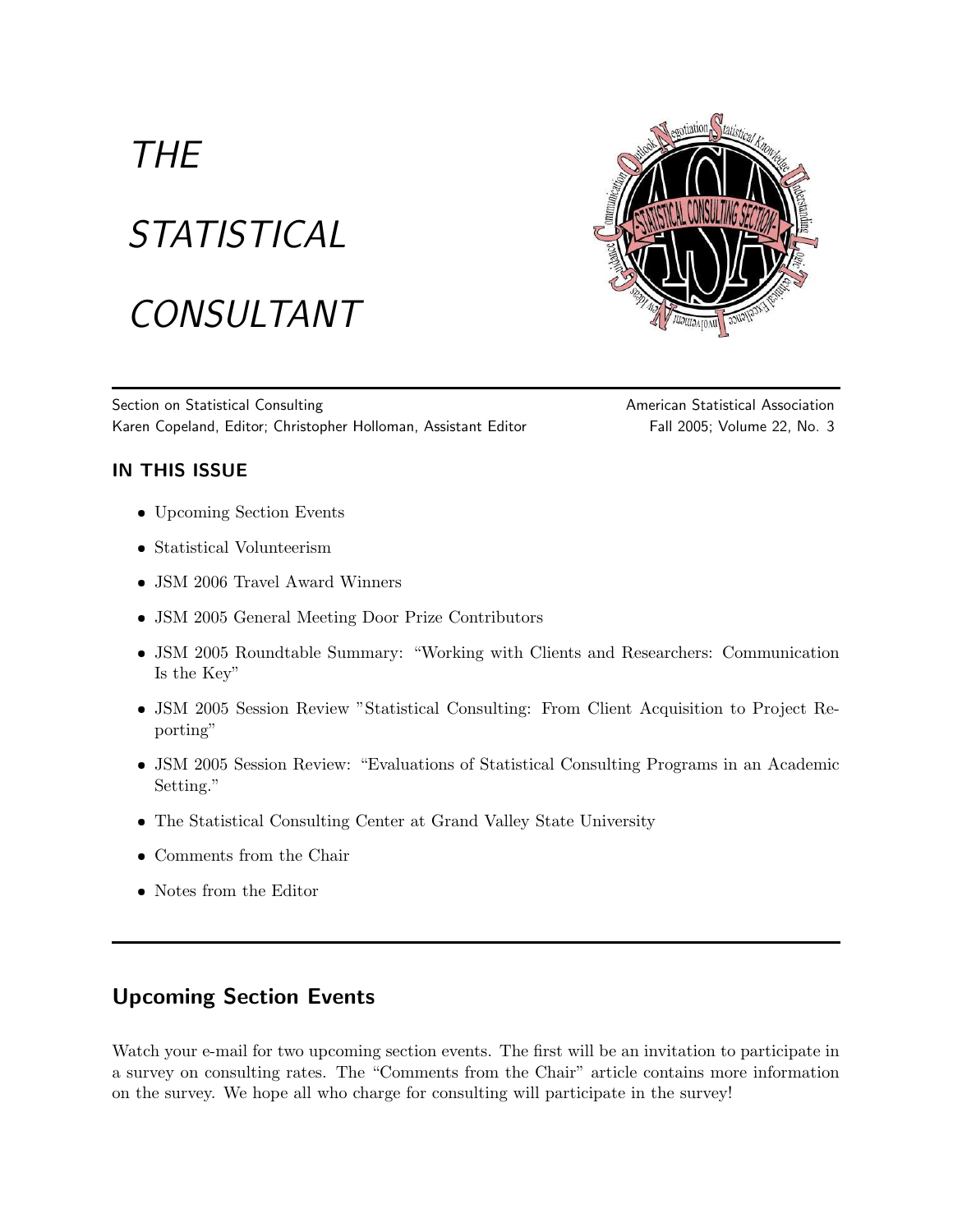## Executive Committee of the ASA Section on Statistical Consulting

Chair: Susan J. Devlin, (732) 424-2498, sdevlin@theartemisgroup.com Chair-Elect: Philip M. Dixon, (515) 294-2142, pdixon@iastate.edu Past Chair: Jane F. Pendergast, (319) 384-5028 jane-pendergast@uiowa.edu Program Chair (for 2005 JSM): Susan P. McGorray, (352) 294-0019, spmcg@biostat.ufl.edu Program Chair-Elect (for 2006 JSM): Todd G. Nick, (513) 636-0462, todd.nick@cchmc.org Secretary / Treasurer: Elaine I. Allen, (781) 239-6413, allenie@babson.edu Publications Officer: Christina M. Gullion, (503) 335-6356, christina.gullion@kpchr.org Webmaster: Chuck Kincaid, (269) 344-4100, ckincaid@comsys.com Newsletter Editor: Karen Copeland, (720) 564-0661, karen@boulderstats.com Assistant Newsletter Editor: Christopher Holloman, (614) 292-0738, holloman@stat.ohio-state.edu Executive Committee: Anamaria S. Kazanis, (734)769-7100 x 6206, akazanis@umich.edu Timothy A. Max, (503) 808-2060, tmax@fs.fed.us Council of Sections Representatives: Keith E. Muller, (919) 966-7272, keith muller@unc.edu Brenda L. Gaydos, (317) 277-1982, blg@lilly.com Council of Sections Governing Board Vice Chair: Russell V. Lenth, (319) 335-0814, russell-lenth@uiowa.edu

The second event is a conference call roundtable event to be scheduled in January. The leader of the call Regulations and Research? Can the Two Coexist? will be Carolyn Apperson-Hansen from the Cleveland Clinic. She will lead a call focused on protected health information, de-identification, electronic records, and electronic signatures. These are the latest buzz words in the world of clinical research. What do they mean to you? The HIPAA Privacy and Security Rules as well as the FDA regulation, 21 CFR Part 11 have created challenges in the research environment. For example, a recent report suggests that the HIPAA rule has decreased survey followup response rates by at least 50%. So, how do we meet these challenges? We must understand the impact of the regulations on clinical research, balance a web of federal regulations, and show a good faith effort in becoming compliant. After a brief summary of the regulations, there will be an open discussion of how to best manage these regulations while continuing to do clinical research as well as an opportunity to share experiences with your colleagues.

## Statistical Volunteerism

An ASA Special Interest Group in Statistical Volunteerism is forming. Statisticians perform many types of volunteer work for statistical associations and pro bono work to enhance human welfare. This group is in the process of delineating opportunities for volunteers and exploring ways of moving toward becoming an ASA section. People interested in volunteering their time and expertise can contact Jonathan Kurlander at jlk@mn.rr.com.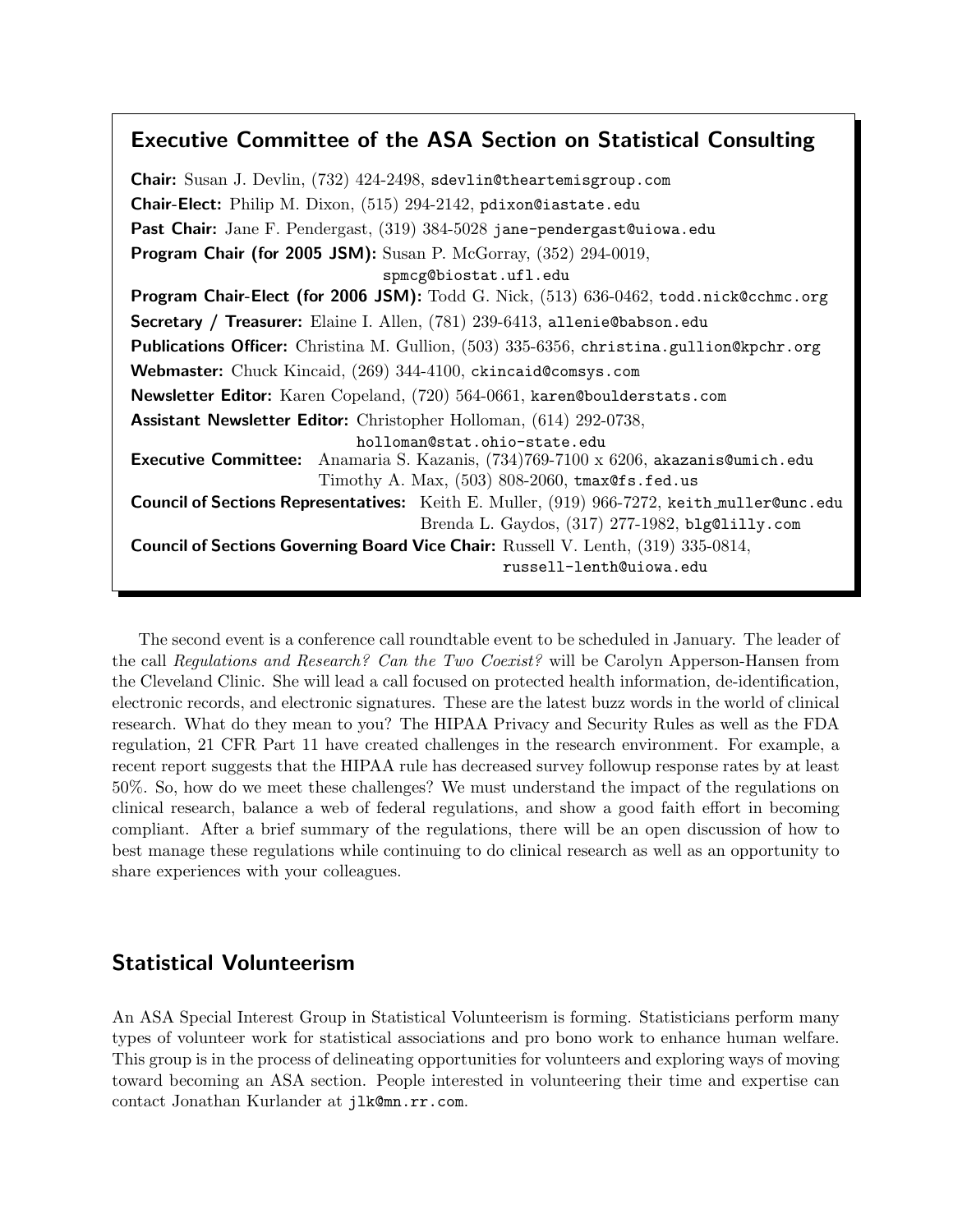## JSM 2006 Travel Award Winners

Congratulations go out to the three winners of the travel awards for organizing topic contributed sessions for the 2006 JSM in Seattle. The winners are are John Bartko, retired from the National Institute of Mental Health, Christina Gullion from the Kaiser Permanente Center for Health Research, and Dean Johnson from Washington State University.

Organizer: John Bartko, retired from the National Institute of Mental Health Title: Reflections on a Career, Suggestion and Guidance for Those on the Way Participants: John C. Bailar, Barbara Bailar, Thomas J. Boardman, Gerald van Belle

Organizer: Christina Gullion, Kaiser Permanente Center for Health Research Title: Hiring a Consulting Statistician: What We Look For Participants: K.B. Boomer, Brenda Gaydos, Fred Hulting, Christina Gullion

Organizer: Dean Johnson, Washington State University

Title: Proper Compensation for Statistical Consulting Services Provided in a University Setting Participants: Sarah Boslaugh, Thomas Bishop, Linda Young, Barbara Mann, and Murray Clayton

## JSM 2005 General Meeting Door Prize Contributors

Each year a highlight of the Consulting Section general meeting (held at the JSM) is the possibility of winning a door prize. Here is the list of contributors and the door prizes they contributed to the section.

- JMP–SAS: one free copy of JMP v.6.0
- SAS Publishing/Press: one book of your choice
- SAS Certification: 3 T-shirts
- Minitab: Polo Shirt
- Southwestern Publishers/Thompson: one book
- Comsys: Up to \$75 towards purchase of a book at the conference from Taylor & Francis Group
- Systat: 1 year license to CART and SigmaStat 3.1 Statistical Advisory
- John Wiley 200 Credit towards Wiley book products
- Biostat: "Power & Precision" and "Comprehensive Meta-Analysis" computer programs
- Pearson/Prentice Hall: 1 book
- ASA/SIAM: 1 book
- Cambridge University Press: "The Cambridge Dictionary of Statistics"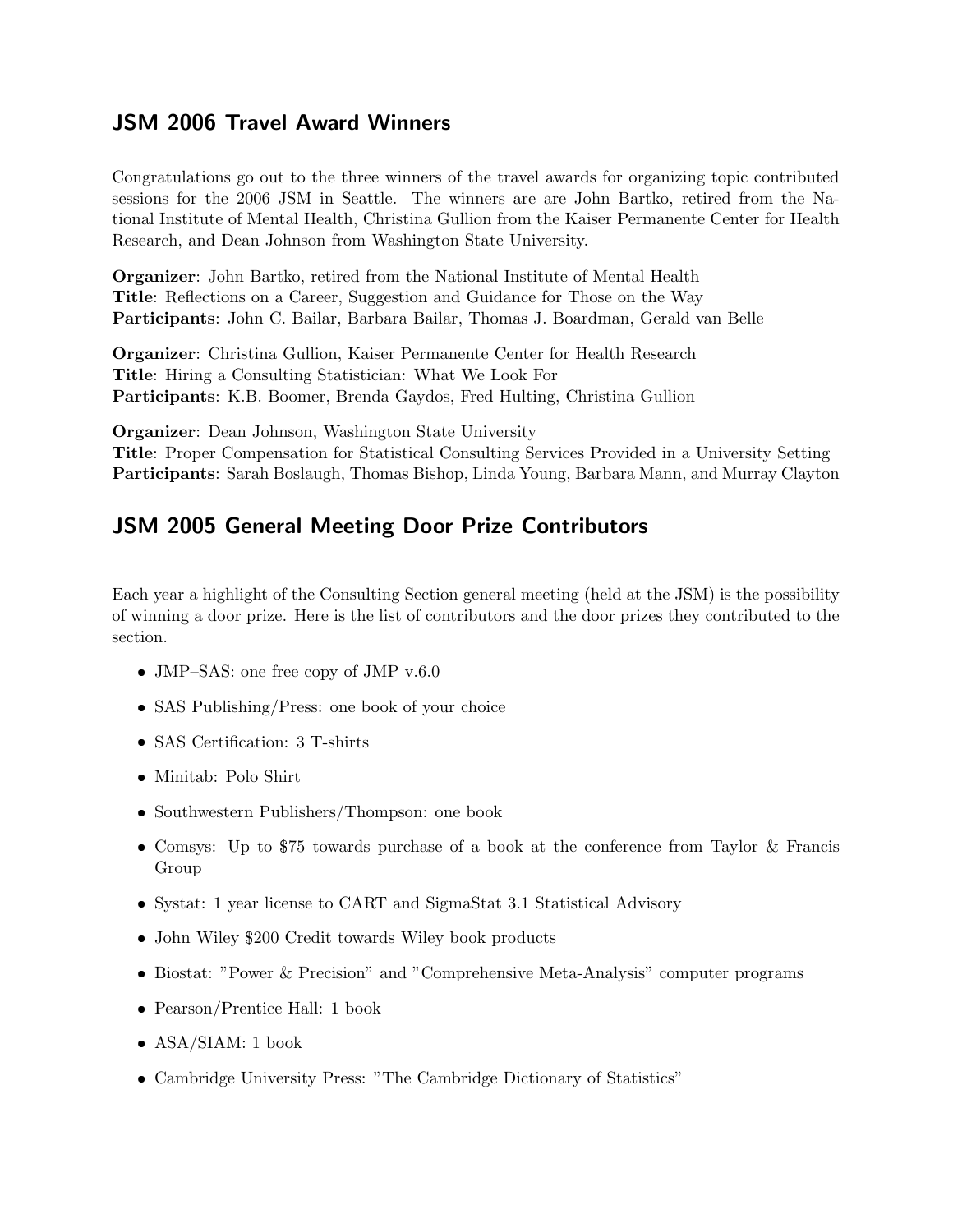## JSM 2005 Roundtable Summary: "Working with Clients and Researchers: Communication Is the Key"

## Thomas M. Loughin, Department of Statistics, Kansas Sate University<sup>\*</sup>

Statistical consultants need more than just knowledge in statistics. In order to help clients and researchers develop solutions, statistical consultants need to communicate effectively and concisely in non-technical language. This process is rarely covered in a statistician's formal education, but without effective communication, problems can be misunderstood and solutions may be off-target. This roundtable luncheon was an opportunity for both new and experienced consultants to share their experiences and ideas for generating clear channels of communication between the consultant and client or researcher.

We had a full table of 10 participants representing both industry and academia and covering a wide range of subject-matter emphasis. The participants first discussed where they "learned to consult." Most had some sort of course on consulting in graduate school, but most of those admitted that their courses did not truly prepare them for the reality of communicating with researchers on their own. Some were simply dropped into a consulting role and have had to develop their own methods of communication.

We next discussed the process of eliciting information from a researcher or client. Most agreed that this is one of the greater challenges of consulting because the other person rarely understands what information we need to address their problems. It was generally thought that asking lots of questions is vital but that another useful tool is repeating the implications of the client's answer back to the client. This allows the client to correct misconceptions on the part of the consultant or to address imprecision in the client's initial response.

Participants expressed that another challenge they face is trying to find a "common language" in which to speak. Because the people we work with are non-statisticians, they do not typically understand much of the technical language that we take for granted. However, we are also not generally subject-matter experts in whatever area our clients represent. Although we can learn some of their discipline (or at least its language) over time, early consulting work can sometimes be a challenge. It was argued, however, that it is the statistician's responsibility to ensure that communication takes place effectively. It is unprofessional, for example, to use, "Well, I didn't understand what you meant," as an excuse for incorrect or incomplete results, just as it would be poor form for a doctor to make the wrong diagnosis because s/he didn't understand the patient's complaint. We therefore must keep asking questions of our clients until they can break down the problem into language that we can understand. The same principles apply to the delivery of results to the client. These must be in a form that s/he can use without needing a translator.

As an aside, we discussed the matter of gaining formal recognition or compensation for consulting work in an academic setting. Examples of compensation for academic consulting are coauthorship on papers or remuneration through direct fees or inclusion on grants. Again here, the statistician should take responsibility to make sure that colleagues know what forms of compensation or acknowledgment are needed by the statistician. Colleagues in other disciplines may not realize that many statisticians' departments "count" consulting work toward tenure and evaluation only if there is some tangible product that the statistician can show for his/her efforts. It was the impression of several of the experienced academic consultants present that many colleagues in other departments are quite happy to share authorship (especially when there is already a "team

<sup>∗</sup> loughin@ksu.edu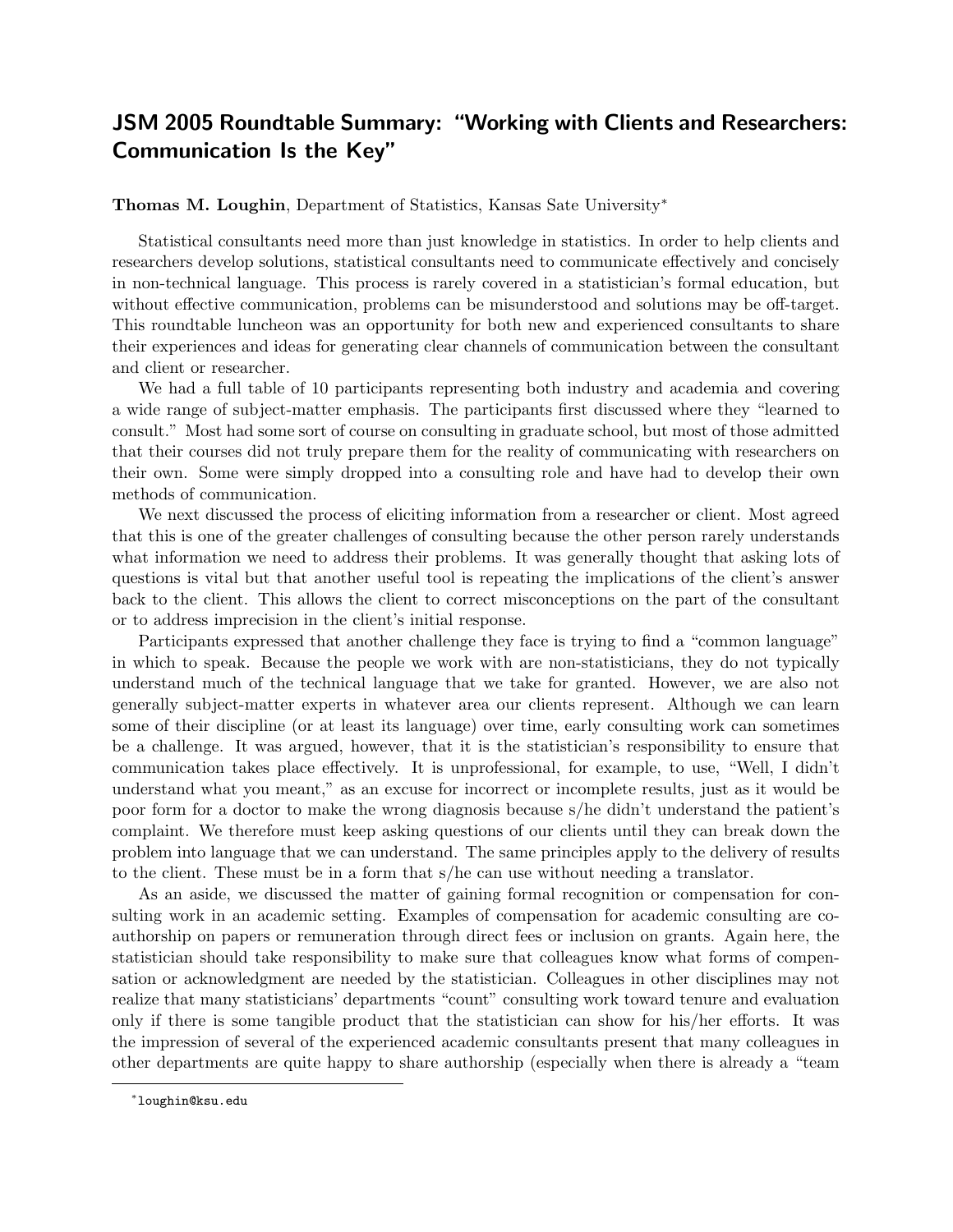effort" on the paper) and may think more carefully about including a statistical consultant in grant proposals when they know that it is important to the statistician.

A good summary of our luncheon would be to say that many of the difficulties associated with a statistical consulting position must be solved (or at least progress toward a solution must be initiated) by the statistician. In particular, the responsibility for good communication lies primarily with us.

## JSM 2005 Session Review "Statistical Consulting: From Client Acquisition to Project Reporting"

Karen Copeland, Boulder Statistics<sup>∗</sup>

As part of the section's travel grant program I organized a topic contributed panel session on client acquisition. The goal of the session was to discuss client acquisition, proposals, contracts, and results reporting. These are all critical to a successful consulting practice. The panel consisted of four members of our section representing a range of statistical consulting endeavors:

Charles Kincaid, National SAS Practice within COMSYS (Large Consulting Firm)

Susan Devlin, The Artemis Group (Small Consulting Group)

Pat O'Meara, Pat O'Meara Associates (Independent Consultant)

Karen Copeland, Boulder Statistics (Independent Consultant)

Charles spoke of statisticians being part of a bigger team consisting of a project manager, developers, statisticians, and QA/testers. In his business, statistics is used in a production environment so his projects have an end product that is software oriented. Thus, Charles is involved with projects that have specific timelines, budgets, and deliverables. Communication with the project team is of great importance to stay on track; this communication can be by email, conference calls, phone calls, or instant messages as all team members might not be in the same physical location. At the same time communication with the client is also important. One example of client communication is that COMSYS has a formal change request procedure to obtain client approval to any changes in the project scope, cost, or schedule.

Susan is a statistician in a small (3.5 person) consulting group. Susan discussed writing a business plan to focus your efforts and identify challenges to your business with provisions for growing bigger or getting out. She talked about the challenges of sales and marketing of a small group competing against larger firms. To be successful against larger firms she sells her company's flexibility and spends time on her proposals to tailor them to the specific project that she is bidding on, avoiding a "boiler plate" approach.

Pat and Karen both work as solo consultants in less formal settings. They generally provide services on an hourly rate basis and most often their contracts consist of verbal agreements (and perhaps signed non-disclosure agreements). Pat went into business after 15+ years in the pharmaceutical industry and has built his client base off of his industry networks. Karen started consulting

<sup>∗</sup> karen@boulderstats.com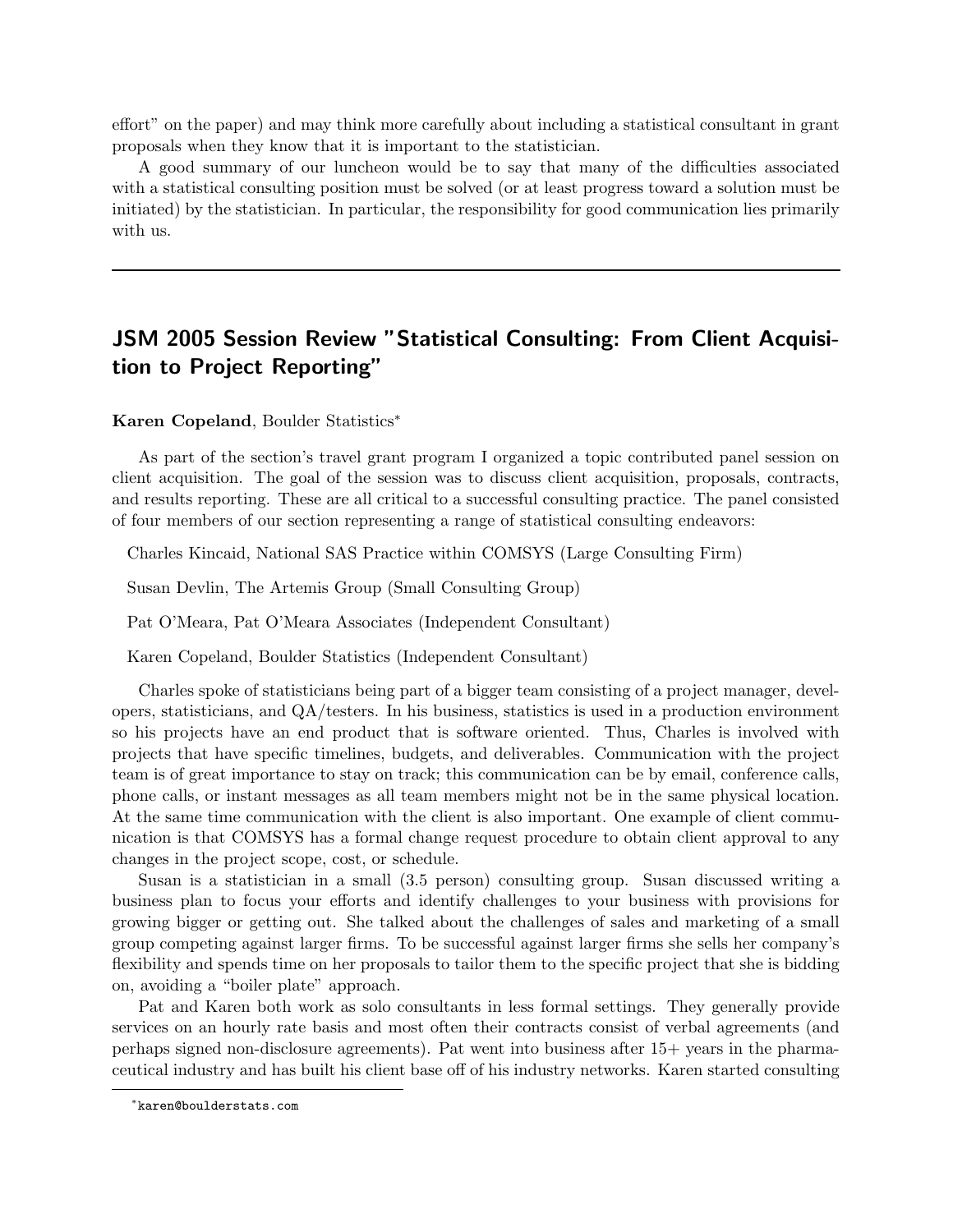after a relatively short time in industry and is building her client base with small local companies through networking.

#### Marketing and Lead Generation

Several ideas were offered for finding leads and marketing your capabilities:

- Build off of your knowledge base, such as contracting for a former employer or working for former colleagues. However, most consultants will need to expand into the unknown.
- Teach workshops or offer webinars in outreach education settings, where clients are likely to participate.
- Publish applications articles or distribute white papers in media outlets that clients will read.
- $\bullet$  Network (e.g., participate in local business groups, professional societies, alumni groups, etc.).
- Advertise and write articles in newsletters that clients read.
- Send marketing material to potential clients.
- Get in the news  $(e.g.,)$  announce awards, write editorials or letters to the editor).
- List services or products through the web  $(e.g.,$  use key words on your website to be picked up by Google, list on Knowledgestorm, list on the section e-directory of consultants to be launched in 2006)
- Subcontract through another company to leverage their sales forces.
- $\bullet$  Build alliances with consultants (or larger consulting groups) in another field (e.g., regulatory or marketing) to form a full solution option for a client.

It was emphasized that one approach is not enough; some research suggests that recognition peaks when a name has been seen through three independent sources.

#### Contracts and Proposals

Views on contracts depended on the nature of your work, the size of the organization, and the requirements of the client. With smaller organizations, often "a handshake and an hourly rate" is enough, whereas larger engagements often require more formal contracts. Non-disclosure agreements are one type of contract often required; the advice here was to read them carefully, in particular, beware of "non-compete" clauses. When dealing with a project that requires a proposal, invest time in the proposal. A detailed proposal generates confidence and differentiates you from others, especially if you are biding against an entrenched vendor or a "big gun." Increased "win rate" outweighs additional preperation cost.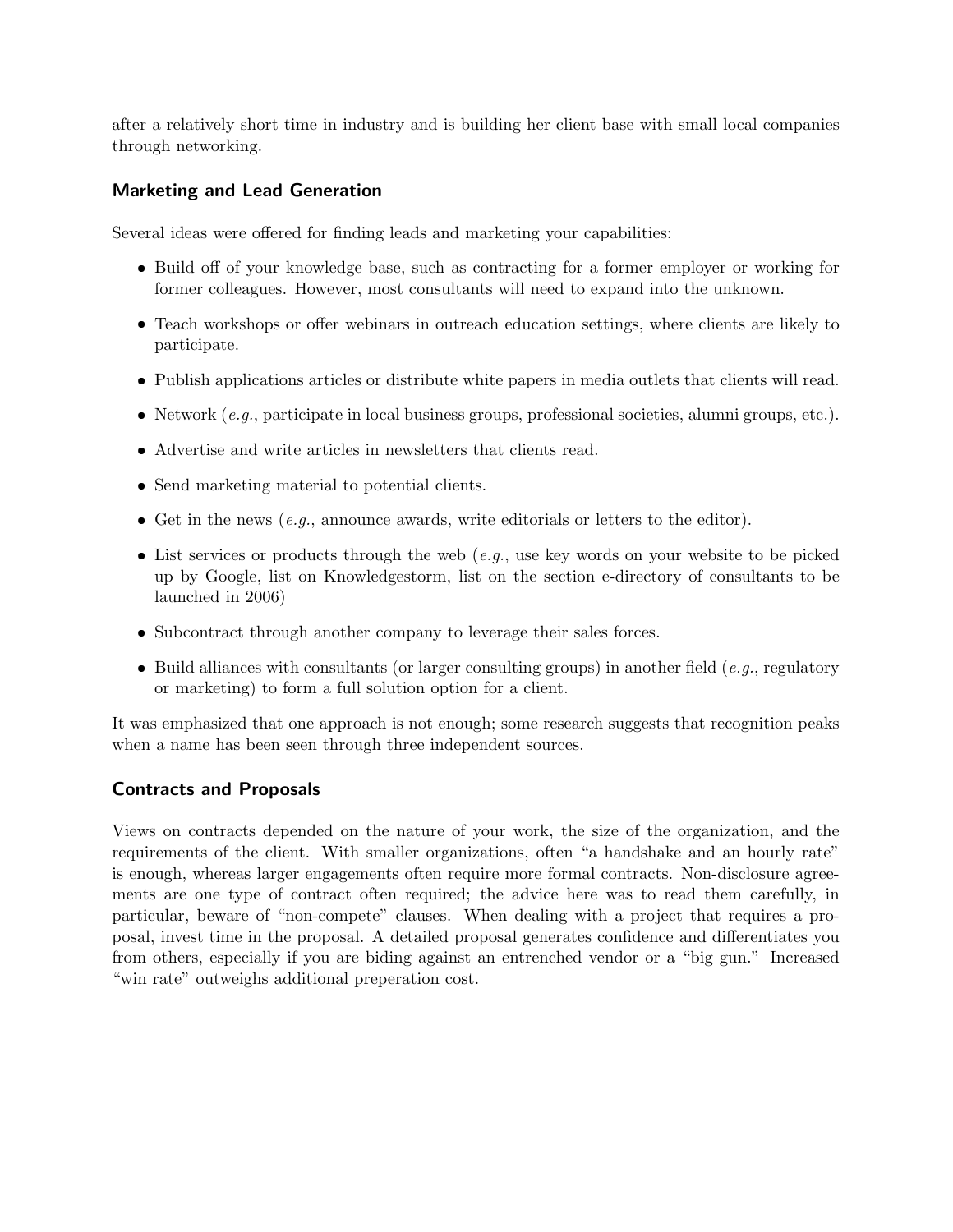#### Presentation of Results

It was agreed that the way in which results are presented to your client is important. As Pat said, "Retaining clients is a natural result of a good report." That is, your current project sells your capability for future projects and for referrals. Some ideas for reports are summarized below. Keep in mind that many reports are sent in electronic form, often without a formal verbal presentation.

- Start with Business Needs
- Organize around key business outcomes/learnings.
- Statistics should play a secondary role to justify conclusions.
- Tailor the presentation to the level of sophistication of the client and their presentation norms.
- Longer is not better.
- Don't undervalue format and polish (page numbers, table of contents, date, etc.).
- Polished graphics or colors linked to business or product logo can increase perceptions of perceived value and enthusiasm.
- End with Next Steps outline steps needed to take action or expand business value.

## Editor's Note

Do you have a networking or marketing tip you would like to share? If so please please send them to me, (karen@boulderstats.com), and I will include them in the next newsletter.

# JSM 2005 Session Review: "Evaluations of Statistical Consulting Programs in an Academic Setting."

Manuela Huso, Department of Forest Science, Oregon State Univeristy<sup>\*</sup>

As a direct result of having received the Statistical Consulting Section Travel Award, I was able to attend my first JSM and chair a Topic Contributed Session entitled "Evaluations of statistical consulting programs in an academic setting." I was interested in this topic because, as a consultant in a very small statistical consulting service (there are only two of us) in the Department of Forest Science at Oregon State University, I wrestle with how best to measure how well we are serving the needs of our research community. To address this question I invited Bruce Craig, Director of Purdue's Statistical Consulting Service; KB Boomer, Director of the Penn State University Statistical Consulting Center; and Edward D. Rothman, Director of the Center for Statistical Consultation and Research at the University of Michigan to describe their programs and the metrics they use to evaluate the efficacy of their programs. I also invited Dean Johnson, a Clinical Assistant Professor

<sup>∗</sup> manuela.huso@oregonstate.edu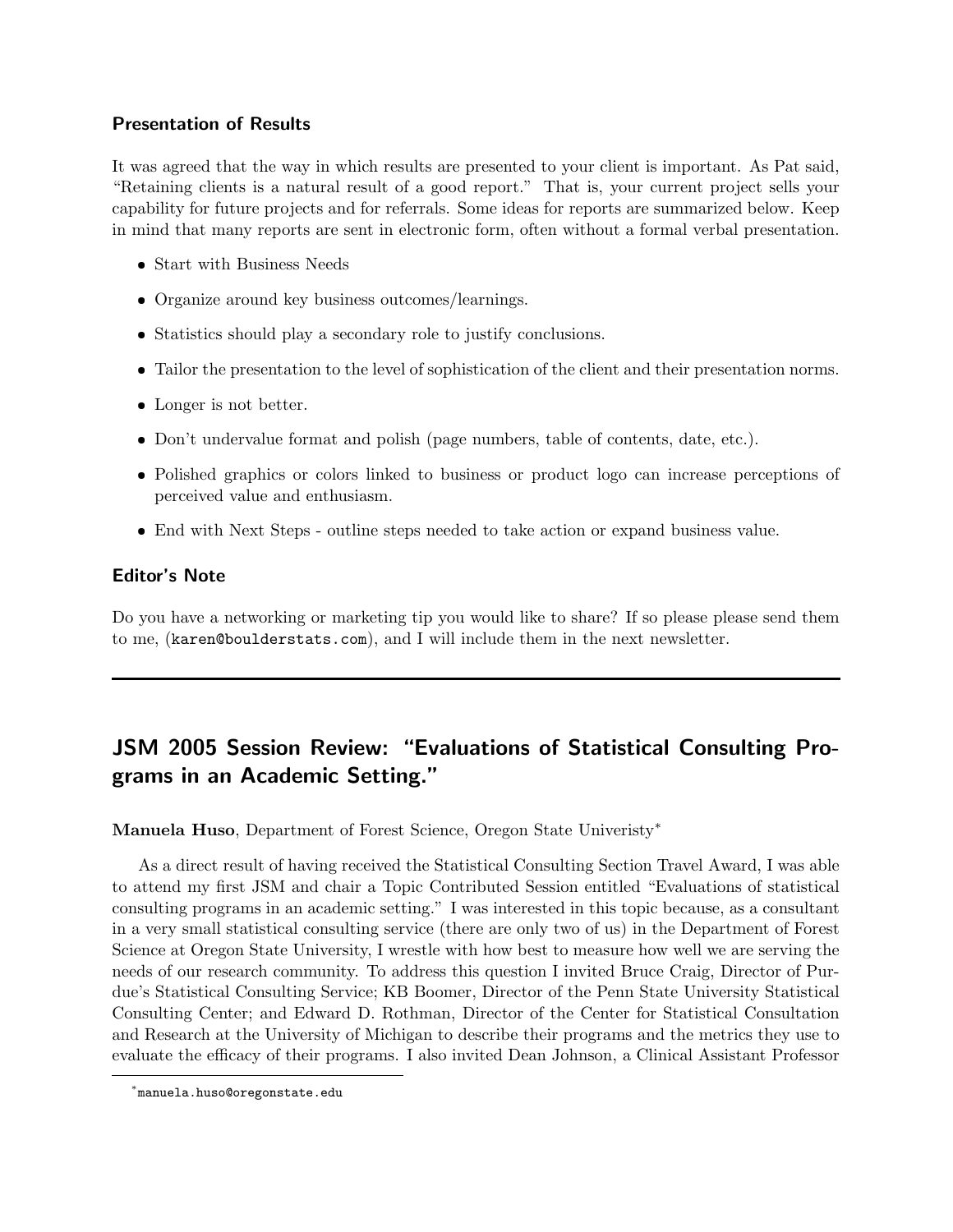in the Department of Statistics at Washington State University, and M. Bridget Zimmerman, Director of the Biostatistics Consulting Center at the University of Iowa, to serve as discussants and to offer their synthesis of the presentations. The following is a summary of the presentations and the discussants' comments.

As might be expected, there was a huge range in the size of the programs, but there was a common thread among them: all were growing. Two of the programs were housed in the Department of Statistics and thus justified budgets and programs at the Departmental (Head), College (Dean), and Administrative (Provost) levels. The program at the University of Michigan, by far the largest program represented, is independent of any department and answers directly to the Vice President for Research at the university. Funding for this program comes partially through the university's general fund and partially through grants and contracts. A small portion comes from workshops given to both internal and external audiences.

The objectives of each program determine the services offered and the cost structure for the services. At Purdue, emphasis is placed on providing an educational experience for the statistical student consultants as well as developing collaborative research with faculty members across the university. The staffing structure reflects these objectives. At Purdue there are only two 0.5 FTE faculty members (one is the director) and 2.5-3.5 FTE graduate students. These consultants are supported by a 0.75 FTE manager and 1.0 FTE information processor. The program makes extensive use of student "volunteers" who gain consulting experience while earning credit for a consulting course offered through the Statistics Department. Purdue offers consulting services free of charge to anyone associated with the university. Walk-in statistical software consulting is available as well as appointment-based consulting on design and analysis.

Penn State has similar objectives to provide statistical consulting experience to between 20-45 students annually. The permanent staffing is comprised of three 0.75 FTE PhD faculty consultants, one or two 0.5-1.0 FTE MS level consultants, two-four 0.5FTE Graduate Research Assistants and two-four 0.25 FTE undergraduate students, all supported by an administrative assistant, bookkeeper, and computer administrator. Penn State offers free "on-call" consulting to answer quick questions, free short-term consulting by graduate student consultants limited to two meetings, and long-term consulting that provides analytical support for a fee.

The University of Michigan's Consulting Service's purpose is to provide free statistical consulting to faculty, primary researchers, graduate students and staff of the university. The consulting center is open 50 hours per week for drop-in and phone consultations. It currently has three full-time and two half-time Ph.D.-level consultants on staff, six M.S.-level and four-five 0.5 FTE Graduate Research Assistants (who cover the drop-in program.) There is no consulting course associated with the center that would allow students to earn credit for consulting experience. In addition, the center offers workshops on a variety of topics. One of the primary roles of the statistical consulting center is to collaborate in preparing contract and grant applications, which when awarded, provide funding for the statistical researchers. Most of the faculty are at least partially supported by competitive grants awarded to the university (these totaled 20 million last year.)

Evaluation of such diverse programs will necessarily take on many forms. Purdue has developed three primary metrics that are in line with Purdue's Strategic Plan. These metrics include the number of clients per year, the number of "return" clients or clients recommended by former clients, the percentage of clients that have competitive funding, and the number of collaborations, i.e., funding opportunities, developed. Other metrics reflect student course work and achievements, and placement of students after graduation. Purdue uses surveys to assess students' consulting skills and to request information on significant findings, funding received, or papers published after assistance from the statistical consulting service. An important component in the mission of the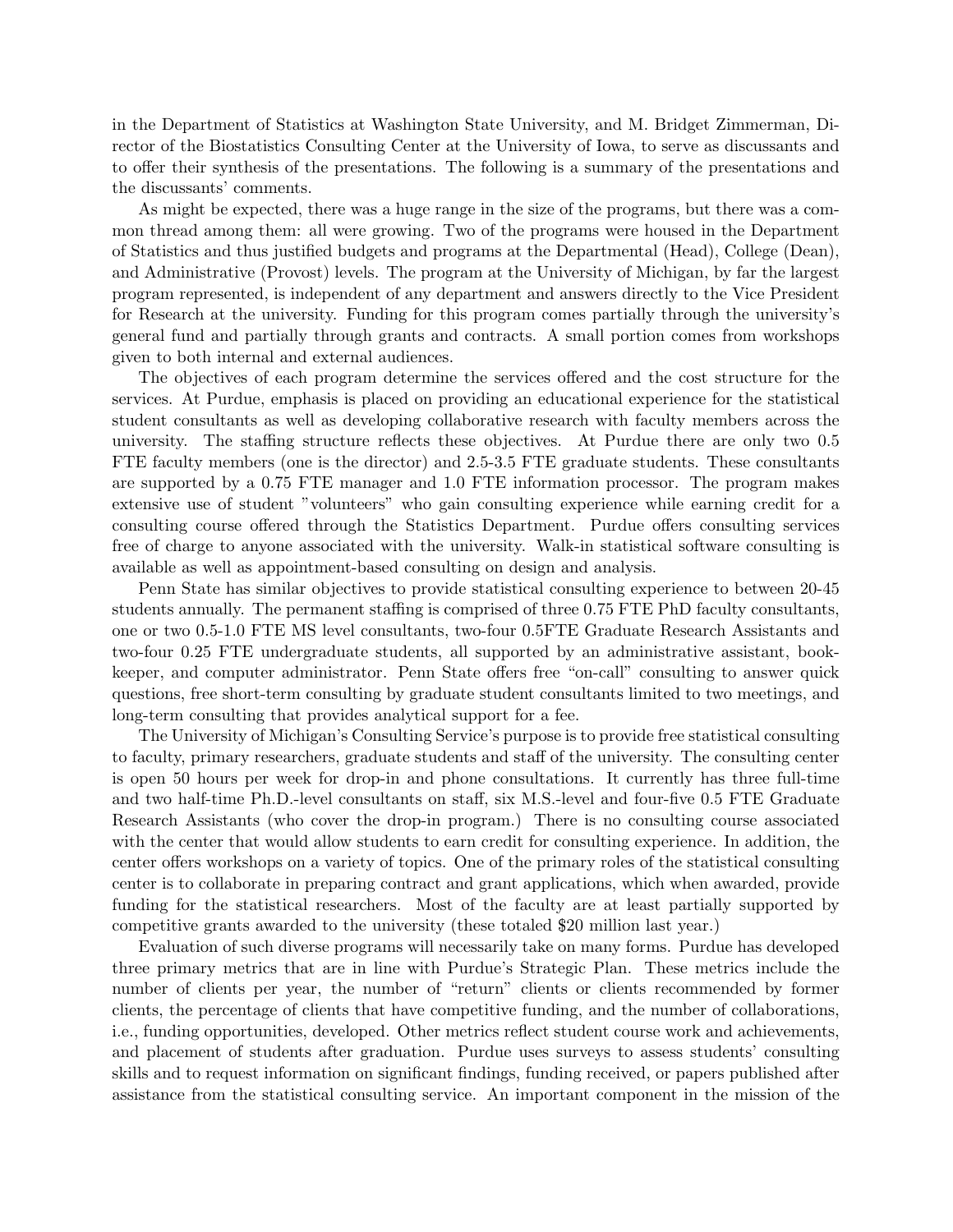consulting program is outreach to the larger community, for example, through service to state of Indiana companies, or through the Statistics in Community program in which graduate students offer free statistical consulting services to government and nonprofit groups.

Penn State relies on surveys directed at client satisfaction, client expectations, and consultant satisfaction to evaluate the efficacy of their program. Immediately following the consulting session, clients are asked to evaluate the interactions with the consultants and describe the intended use of the services, i.e., will the client use the recommendations? Does the client expect the research for which assistance was sought to be published and/or funded? Client expectations are assessed relative to types of consulting sought (collaborative research, advice, statistical programming, etc.), who should pay for the service, and the knowledge and skills expected of the consultant. From the consultant's perspective, the surveys seek to discover both positive and negative aspects of the consultant-client interaction and included questions on how the client's level of statistical sophistication impacted the process, what was most useful question asked at the first meeting, what question did the consultant wish s/he had asked, how did the consultant perceive the client's response to the recommendation.

Success of the University of Michigan's program is measured by the number of clients seeking statistical advice and the number of those that return, the number of people attending workshops, the number of projects on which consulting staff are co-Principal Investigators, and the amount of money brought into the university through grants on which faculty from the consulting center are involved. Client satisfaction is measured in surveys sent to workshop participants asking for feedback, but center staff also attend workshops to offer peer review.

Some of the unique aspects of each of these programs are worth mentioning. At Purdue, faculty advisors are required to attend the statistical consultations with their graduate students, at least the initial one. The philosophy behind this is that ultimately it is the faculty member who is the client behind every graduate student. Also at Purdue, there is a strong emphasis on service to the community, exemplifying what our president, Fritz Scheuren, spoke about in his address at the JSM. The Technical Assistance Program and the Statistics in the Community Program are both shining examples of statisticians using our discipline to enhance human welfare.

To see whether the perception of a consultation changes over time, Penn State sent out a client satisfaction survey identical to the one clients had completed five years earlier following their statistical consultation. They found that the overall level of satisfaction of clients among the different areas dropped between 12 and 33% over the five years and in no case did it increase. As this was a very informal survey, these results could be due simply to a propensity for clients with "bones to pick" to respond. Or it may be that after the papers have been published (or not) and the grants received (or not) the perception of the success of the consulting is seen in a different light. Or it may be a "regression towards the mean' in that the original satisfaction levels were very high (the percent of respondents indicating high satisfaction was over 90% in almost all areas) so there was only room to go down.

The consulting program at the University of Michigan spreads the word about their field and their services through various workshops. They even give workshops in the Art History and Archeology departments. Maybe they'll develop one for English Literature, too!

At all of these schools, a common factor in their success has been very strong support from the faculty. I think that is achieved through strong communication and efforts to strengthen collaborations across the disciplines.

I truly appreciate the work all of the presenters and discussants at this Topic Contributed Session and their willingness to share their experiences and perspectives. I also would like to thank the Section on Statistical Consulting for awarding me a travel grant. They gave me the opportunity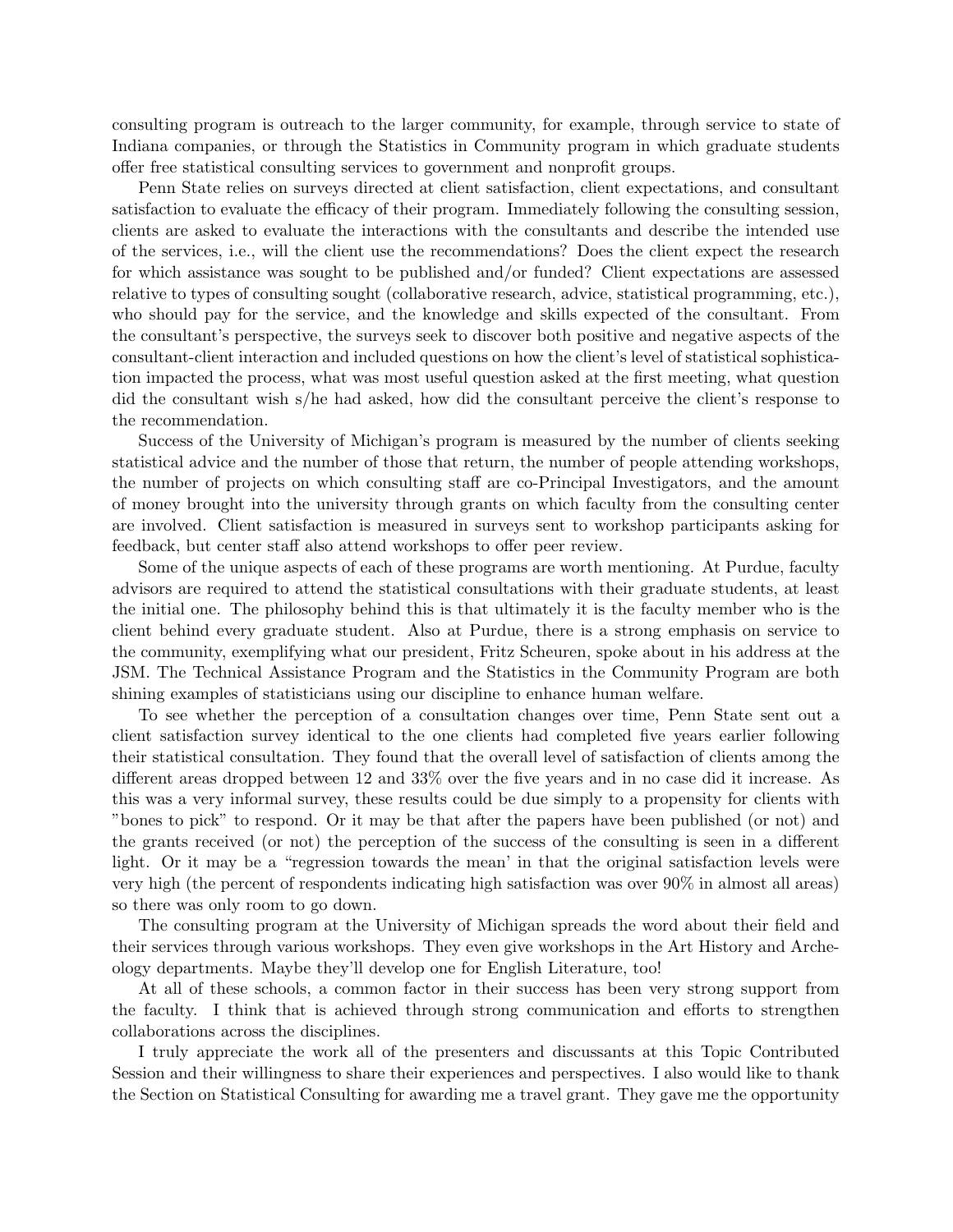to attend the JSM, to begin a discussion on how we might best evaluate our respective consulting programs, to meet many energetic and active people, and to hear some very inspiring talks.

## The Statistical Consulting Center at Grand Valley State University

Dr. Neal Rogness and Dr. Phyllis Curtiss, Statistics Department, Grand Valley State University<sup>\*</sup>

Grand Valley is a comprehensive, state-funded university with a primary teaching mission, located in Allendale Michigan. GVSU offers 69 undergraduate majors and 25 masters-level degrees. The Statistics Department was created in 2000. Prior to 2000, the statistics faculty were members of the Mathematics and Statistics Department. GVSU has approximately 22,500 students, of which 40 are statistics majors. In addition to the Statistics majors, the department offers both an Applied Statistics minor and a Statistics minor. The Statistics Department has 13 tenure-track faculty with additional contributions from visiting and adjunct faculty members.

The Statistical Consulting Center (SCC) began operating in fall 2001. The hours of operation and use have increased each year since its beginning. We would like to share information about our center with other academic institutions. We are hoping that other institutions will do the same. In this way, we can give each other ideas on structuring a statistical consulting center.

#### Who does the statistical work? What is the work-load?

The director of the SCC is a faculty member who receives a half-time appointment to operate the center. The center has had three different directors since its opening in 2001. The director is appointed by the department chair with affirmation from the faculty for two-years.

Since the SCC has a paramount teaching mission, the center typically employs two student assistants, who are upper-level statistics majors. The SCC currently makes available 16 hours each week for consulting and averages approximately 5 appointments per week. The student workers each devote an average of 10 hours to the SCC each week.

#### How are students involved?

When schedules permit, the student assistant joins the initial consulting session. The student researches answers to the client's questions and/or conducts any data analyses under the supervision of the director. In the follow-up meeting with the client, the director normally takes the lead in explanation, drawing in the student where appropriate.

In addition, internships have been created for students seeking consulting experience. Statistics majors at GVSU are also required to take the course Statistics Project which provides the students with consulting experiences. Students in this course are required to participate in a minimum of two consulting experiences at the SCC.

For whom do you consult?

<sup>∗</sup> curtissp@gvsu.edu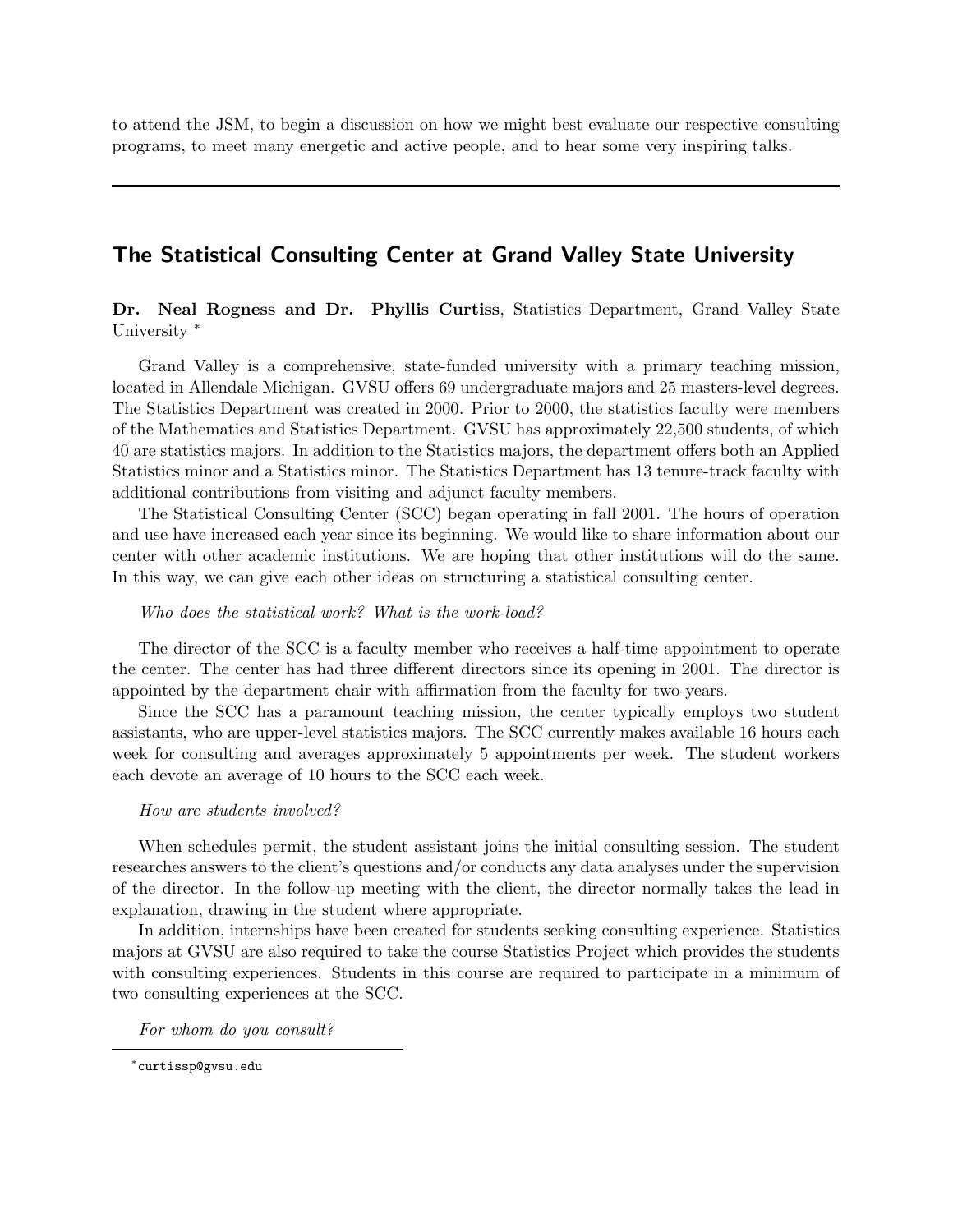At GVSU the SCC provides statistical advice to all faculty and staff as well as students. Students must supply a letter from a faculty member, defining the amount of assistance they should receive from the center. If approached by external clients, the SCC will meet for up to two hours at no charge. If additional assistance is desired, the SCC serves as a liaison in finding a faculty member in statistics who will consult with the external client. It is up to the faculty member whether to assess an hourly charge. Additional assistance from the SCC is available to non-profit organizations.

Does the center charge for statistical consulting? How does the fee structure for external clients differ from internal clients?

Currently, the SCC does not charge any fees for the services provided. Depending on the volume of projects in the center, large or complicated projects may be outsourced to faculty who, in turn, may or may not charge a fee. In situations in which clients are seeking data entry, the SCC serves as a liaison in finding a student whom the client pays directly to do data entry.

#### Editor's Note

I want to thank Neal and Phyllis for agreeing to write this inaugural article in what I hope will become a series on academic statistical consulting centers. If you are involved in an academic consulting center and would be willing to write a similar article on your center please let me know (karen@boulderstats.com).

## Comments from the Chair

#### Susan J. Devlin, The Artemis Group<sup>∗</sup>

In my final newsletter note as 2005 chair of the Statistical Consulting Section, I would like to summarize the initiatives we have launched or are launching this year and thank those who have contributed so greatly to these efforts.

Electronic Newsletter - This note is in our first electronic newsletter. Thanks goes to Karen Copeland for this transition, which will save the section a significant amount of money to help fund other initiatives underway. As you can see, we have also increased the content. Thanks also go to our retiring editor, Tzu-Cheg Kao and a hardy welcome to our new assistant editor, Christopher Holloman.

Consulting Rates Survey - Shortly, you will be asked to complete an anonymous rates survey if you provide consulting for a fee. This effort will help us understand what the going rates are for the services we provide. Several times this year, I have been asked for this kind of information for organizations wanting to increase rates but keep them competitive or for those launching a new practice. Thanks go to Tim Max and Karen Copeland for making this idea a reality.

E-Directory of Statistical Consultants - We hope to have the website launched in the first quarter of 2006, thanks to help from Steve Porzio and his staff at ASA headquarters. We just

<sup>∗</sup> sdevlin@theartemisgroup.com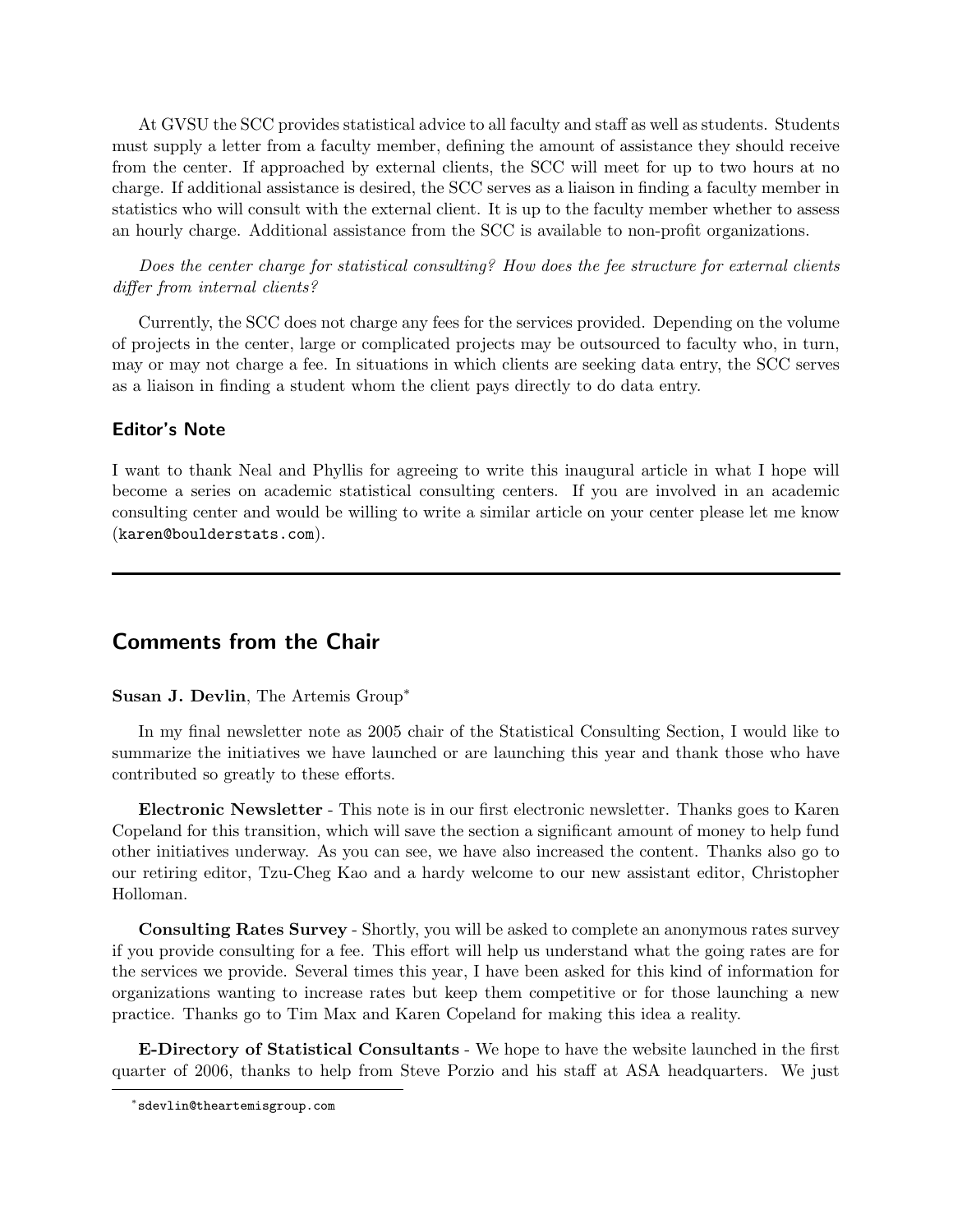have a few final format wrinkles to work out. I could not have succeeded in making this idea a reality without the help of committee members Anamaria Kazanis, Harold Dyck, Deborah Fripp, Anamaria Kazanis, and Charles Mann.

**JSM Sessions** - Our sessions at the annual meetings in Minneapolis were excellent, thanks to Susan McGorray, and we are going to have a record breaking number of sessions in Seattle, including our own pair of Introductory Overview Lectures, thanks to Todd Nick.

Consulting Snapshot Articles - Christina Gullion, our publications officer, is launching a series of articles for Amstat News, which will feature the thoughts of statistical consultants working in a broad range of application areas. Thanks to help from Anamaria Kazanis, these have started.

Mentoring & Support - This and the next initiative are in the research and planning stages. To better support those launching new consulting practices and to provide a source for advice for isolated consultants, we hope to set up a mentoring network. Brenda Gaydos has agreed to lead the planning of this effort. Borrowing from the success of IsoStat, the list server for isolated academic statisticians, Bonnie Dumas has agreed to plan the launch and advertising of a similar information source for the isolated statistical consultants. I have initiated conversations with the chair of the Committee on Applied Statisticians to see how we might work together on these and other activities of mutual interest.

Brochures - Phil Dixon, our chair for next year, has agreed to lead an effort to update our brochure, perhaps through a set of shorter brochures to better reflect the diverse applications of statistical consulting.

Charter Review - Our recently elected chair elect-elect (chair for 2007), Stuart Gansky, has agreed to chair a charter review committee which includes Jane Pendergast, Caroline Aperson Hansen, and myself. Soon, you will be asked for your input in the form of a vote on possibly streamlining and clarifying our section management.

I am sure that I am leaving something out - though not intentionally. This has been a year of new ideas and activity, continuing the momentum started by our past chair Jane Pendergast last year. This would not be possible without the very strong committed executive committee we had this year, good advice and encouragement from ASA President Fritz Scheuren, and the feedback received from you, the section membership. Thank you.

## Notes from the Editor

Errata: In the previous newsletter, the article by Anamaria Kazanis contained a reference that should read as below:

Berman, N., Gansky, S., Gullion, C., Loughin, T. and Sanchez, M. (2003), "When You Consult A Statistician - What To Expect," The Statistical Consultant 20(3).

I am happy to have our new Editor, Karen Copeland, who will assume the responsibility of the Editor of The Statistical Consultant. I would like to thank a number of people for their help